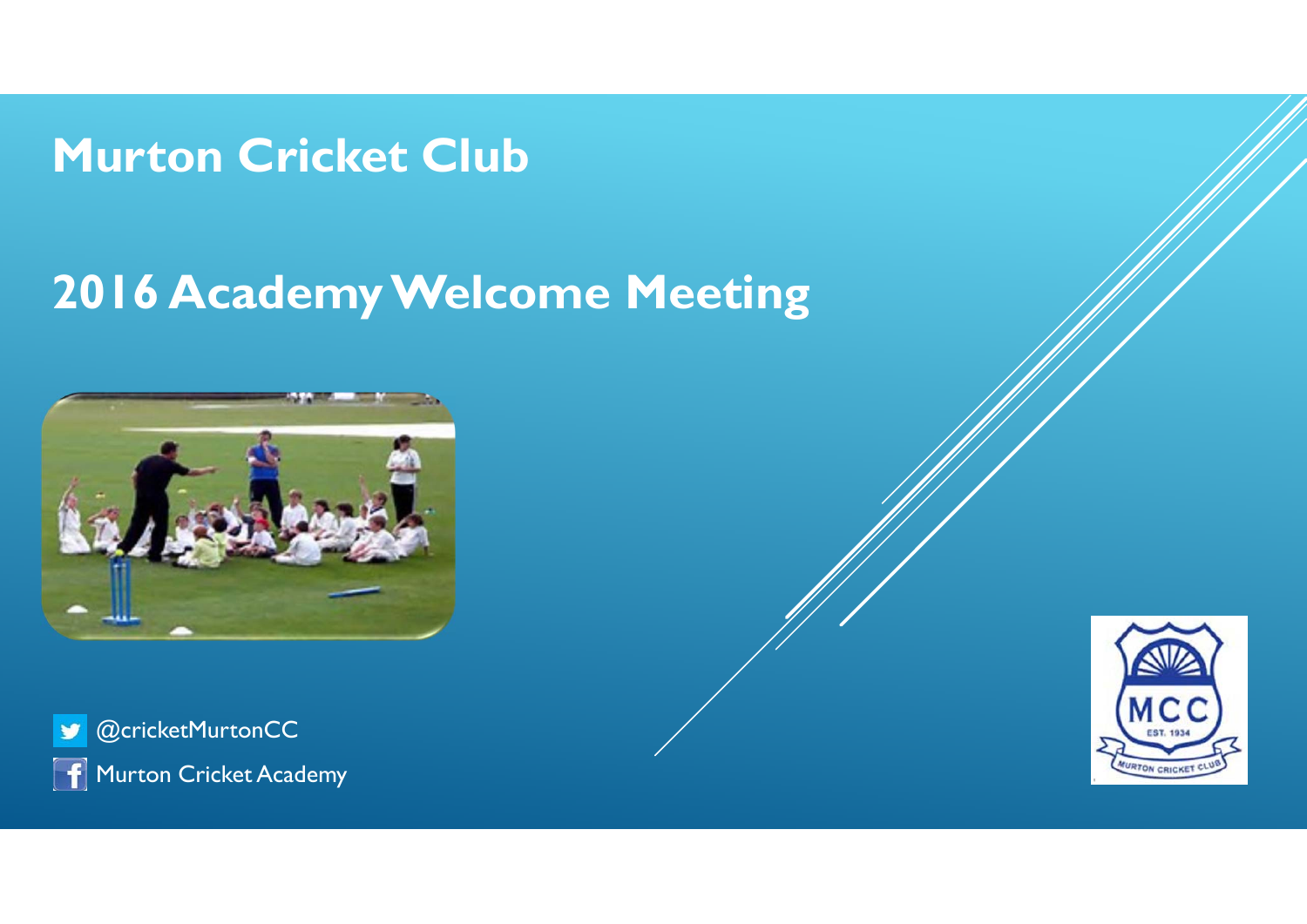#### **Agenda**

**1. Child Welfare 2. Vetting Checks 3. Club Update 4. Management Committee 5. Junior Structure 6. U11's 7. U13's 8. U15's 9. U18's 10. Training 11. Code of Conduct 12. Communication 13. Volunteering 14. Social 15. Club Development 16. Player Registration 17. Any Questions**

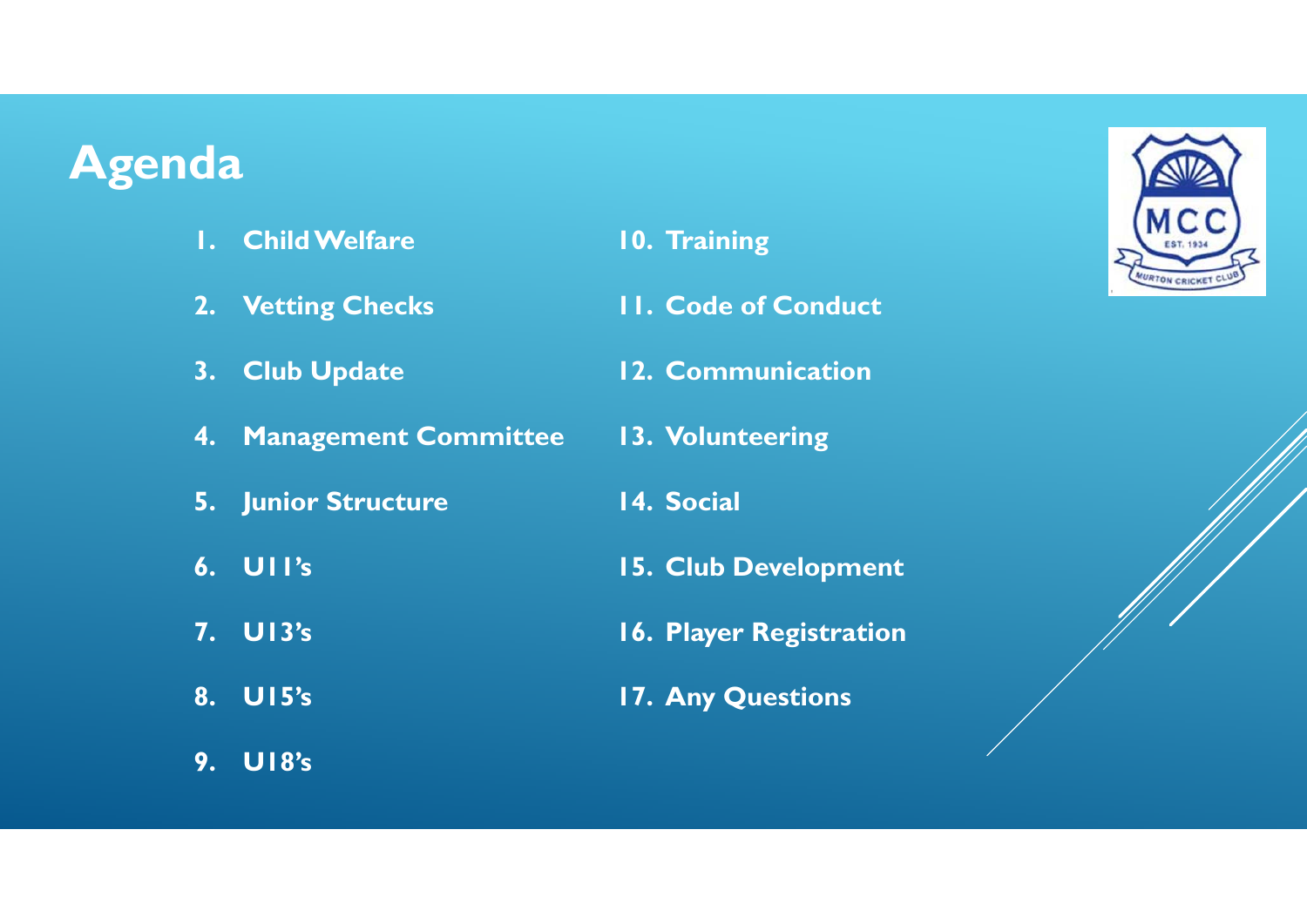## **Murton CC Child Welfare Officer**



**Anthony Potts New Murton Cricket Club Child Welfare Officer Email: murtoncccwo@btinternet.com T: 07739 401 335**

**Completed Durham Cricket Board new CWO course: 10 March 2015**

## **County Child Welfare Officer**



**John Crockatt Durham Cricket Board County Child Welfare Officer Email: john@jcrockatt.fsnet.co.uk T: 07876 344 758**











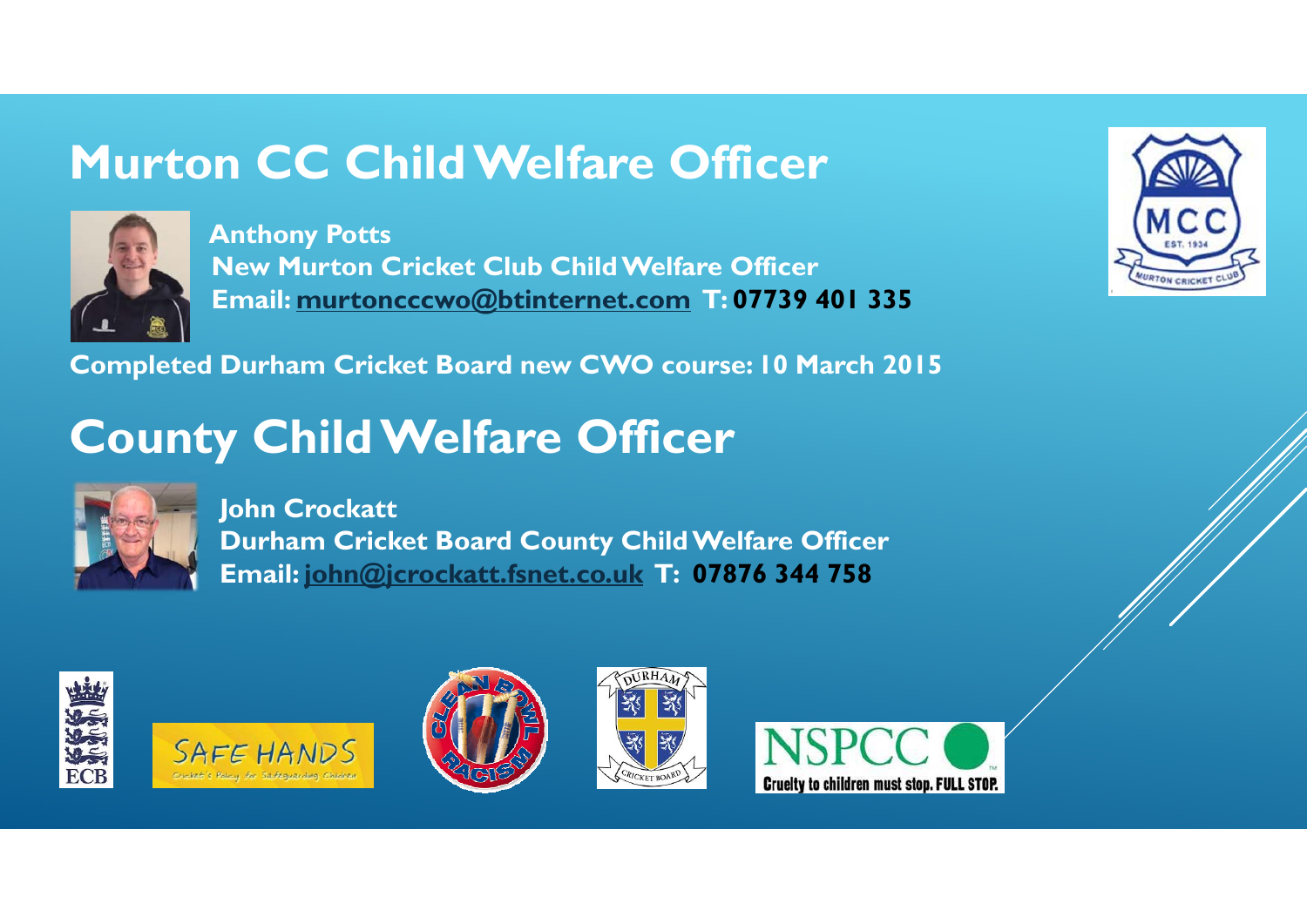## **Role of the Child Welfare Officer**

- $\bullet$  **To promote good practice in safeguarding and protecting children at our Club**
- $\bullet$  **To be the first point of contact for all club safeguarding and child protection issues**
- $\bullet$  **To act as a source of advice on current best practice and provide support to the Club Management Committee / Members on safeguarding issues and procedures**
- $\bullet$  **To maintain accurate records and keep all documentation in a secure fashion**
- $\bullet$ **To implement the ECB Safehands Policy**











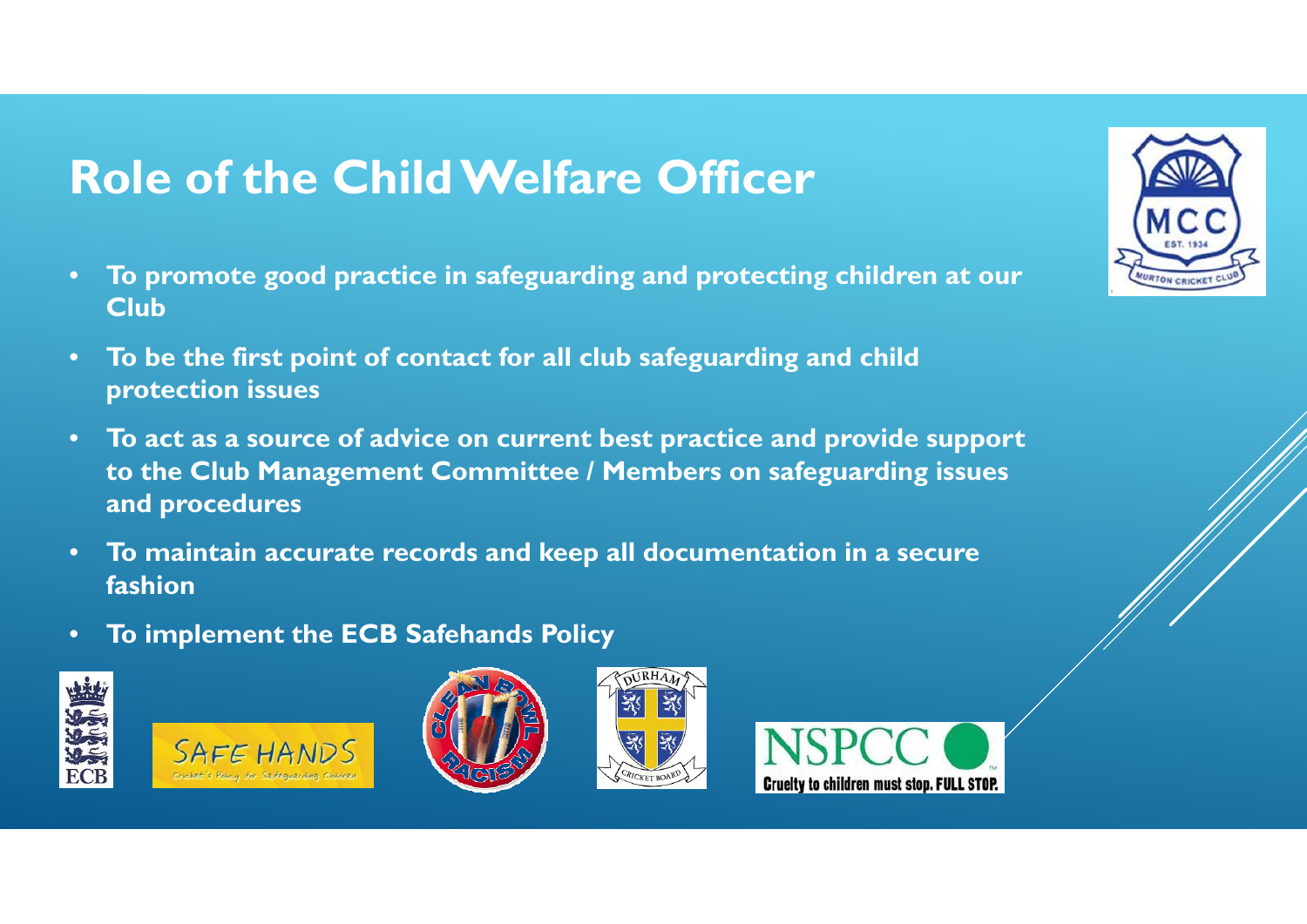## **Vetting Checks**

**The Club require people undertaking the following roles to have a DBS vetting check:**

- $\bullet$ **Child Welfare Officer**
- $\bullet$ **Junior Co-ordinator**
- •**Coaches**
- •**Scorers (16 yrs & over)**
- **First Aiders**
- **Senior Team Managers**
- **Senior Team Captains**
- **Tuck Shop Age Group Lead's**

**DBS vetting forms can be obtained from the ECB Safeguarding Team E: safeguarding@ecb.co.ukT: 020 7432 200**

#### **The CWO must have your certificate number and the date of issue.**





Disclosure & **Barring Service** 



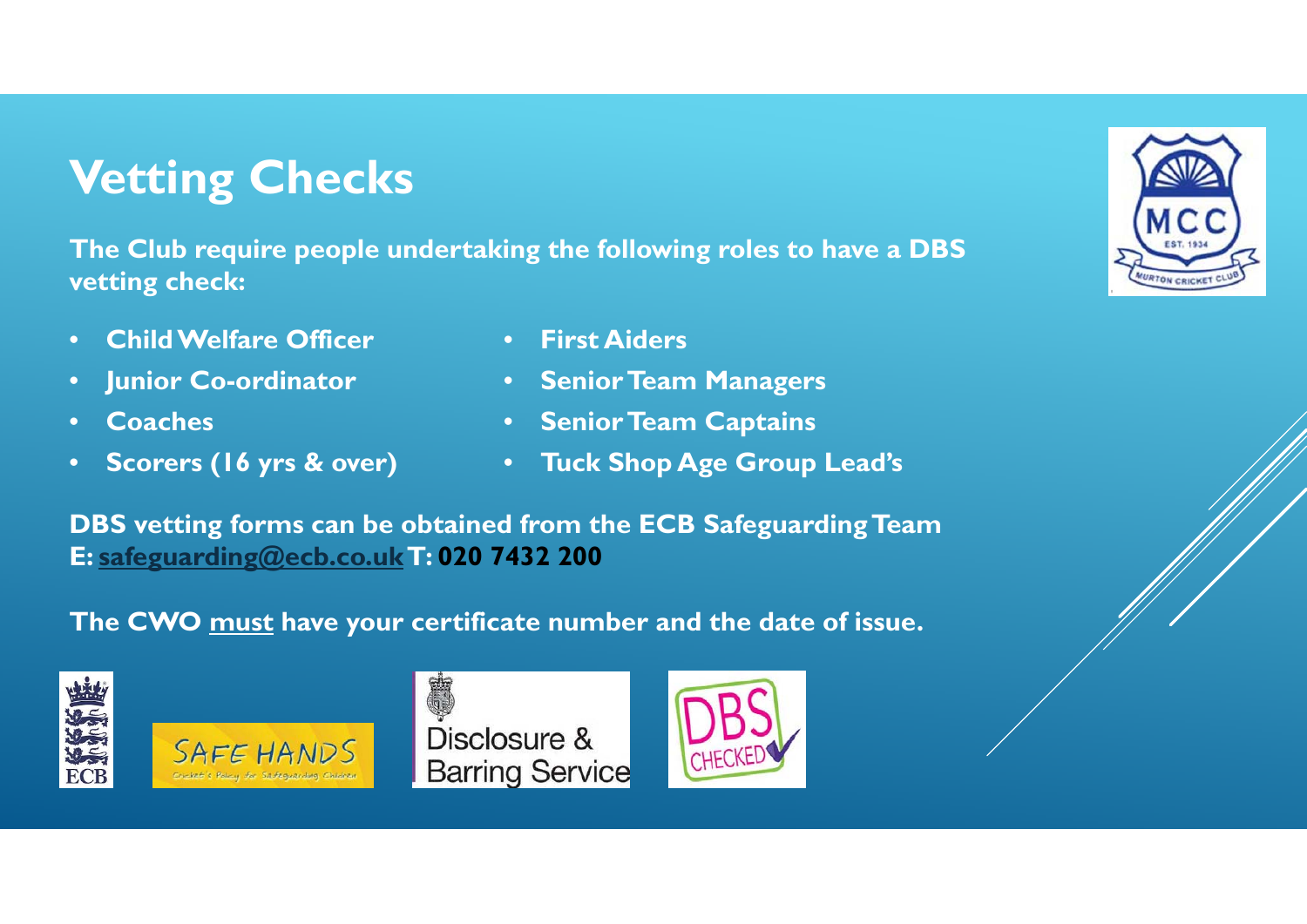## **Club Update**

**Over the last year the Club has been busy:**

•**Invested in new Sight Screens**



•**Invested in new Covers**





- $\bullet$ **New Fundraising Committee**
- •**New Junior Equipment**
- •**New Overseas Professional for 2016**



- **25 Year Old South African**
- **PhumzileYiba**
- **Right Arm Fast Bowler**
- **Best Figures 6-21 from 21.3 Overs**
- **Arrives around April**











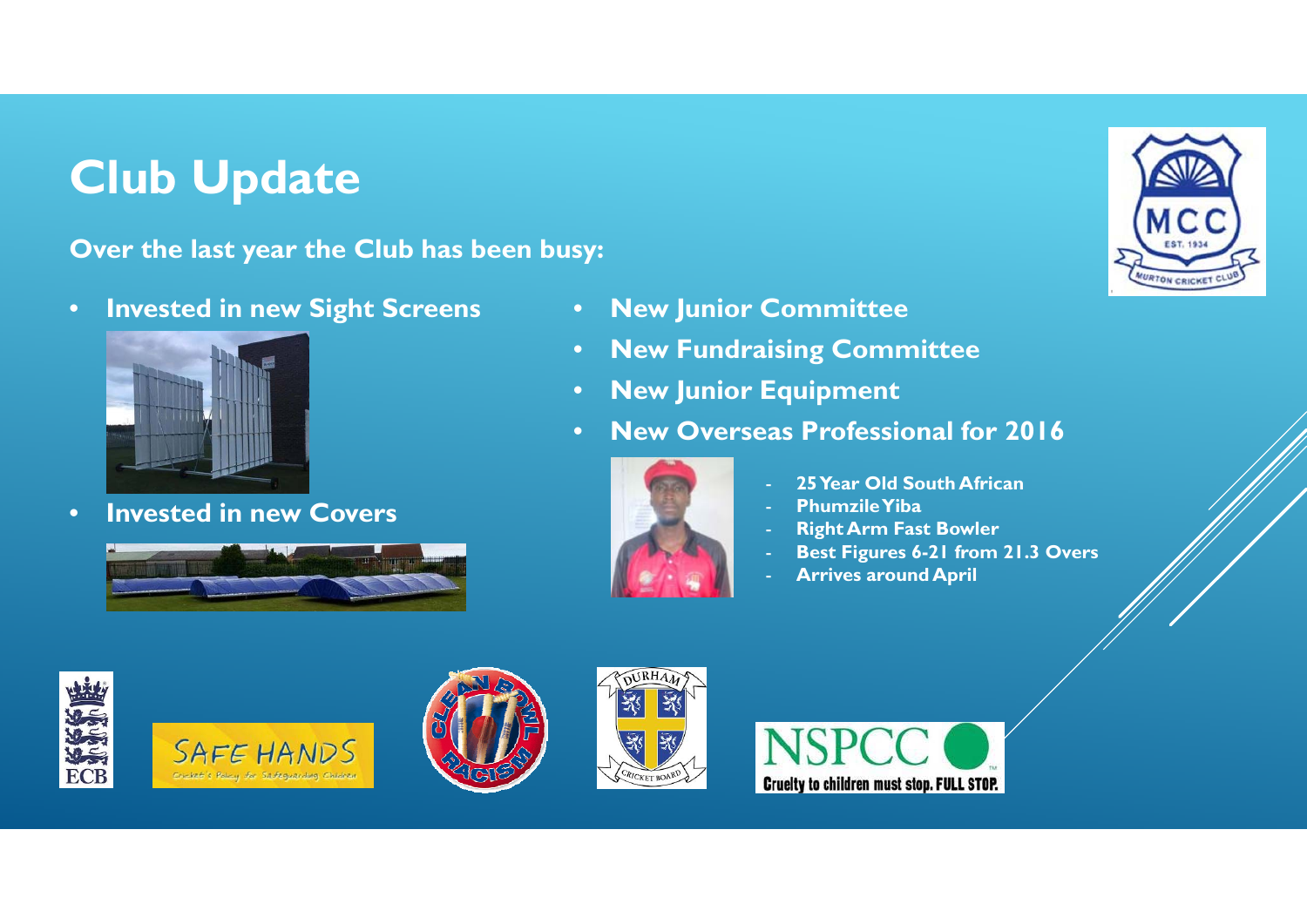### **Management Committee**

**Chairman: Ian GrahamClub President: Herbert King Secretary: Ian Graham Cricket Treasurer: Keith Chapman Club Treasurer: Ian GrahamChild Welfare Officer: Anthony Potts Fixtures Secretary: Alan Wellburn Junior Lead: Anthony Potts Club Captain: Ian King**





**Committee Member's: Gary Stokoe David CainTrevor Chapman David ShortSusan CookePhil Napper Phil GrimwoodJohn Aitken**





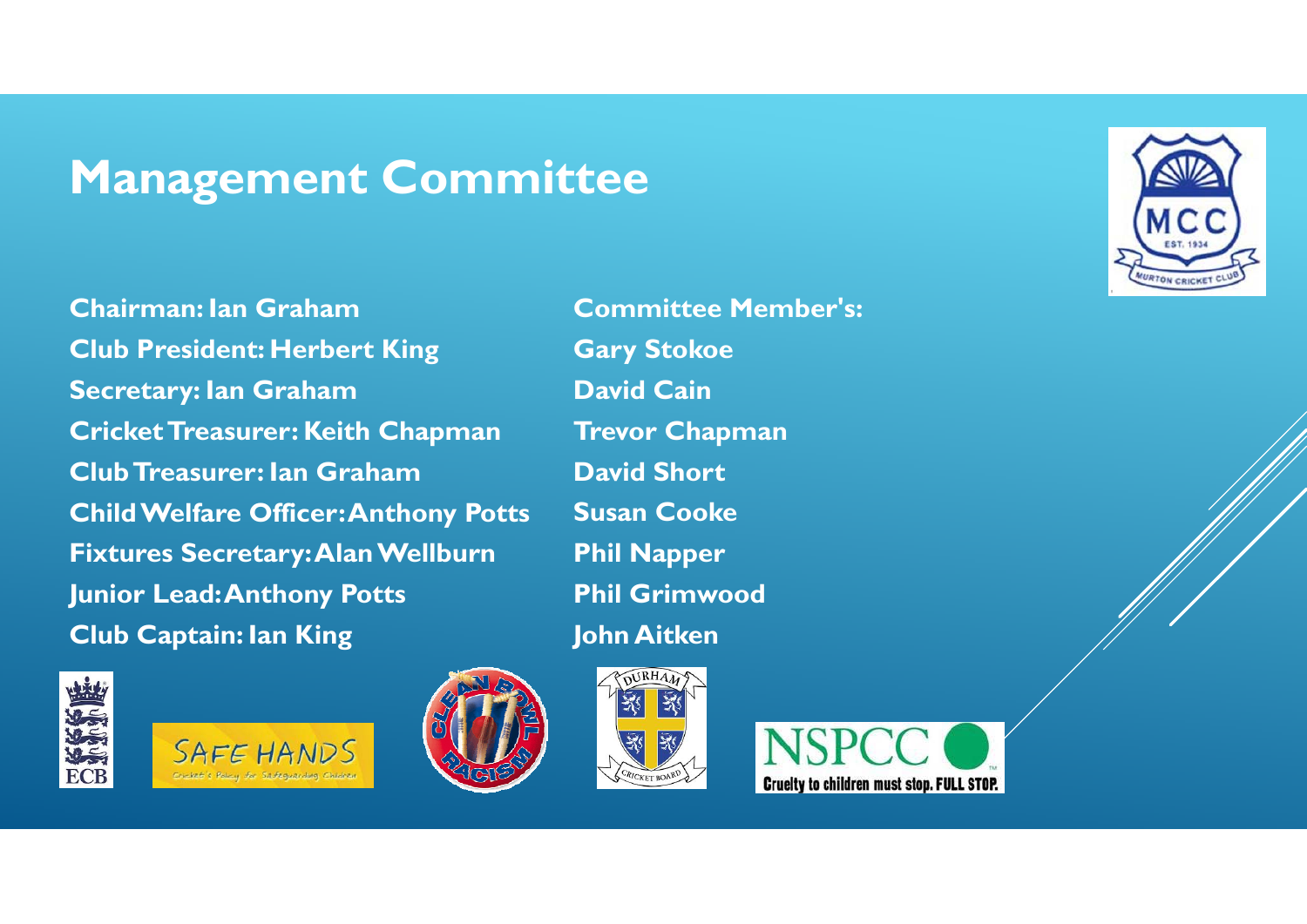### **Junior Structure**

**Chairman: Paul Robson Secretary: Martyn Cooke Child Welfare Officer: Anthony Potts Junior Lead: Anthony Potts**

**Committee Members: Susan Cooke David Short Andrea Potts Craig Greenfield**



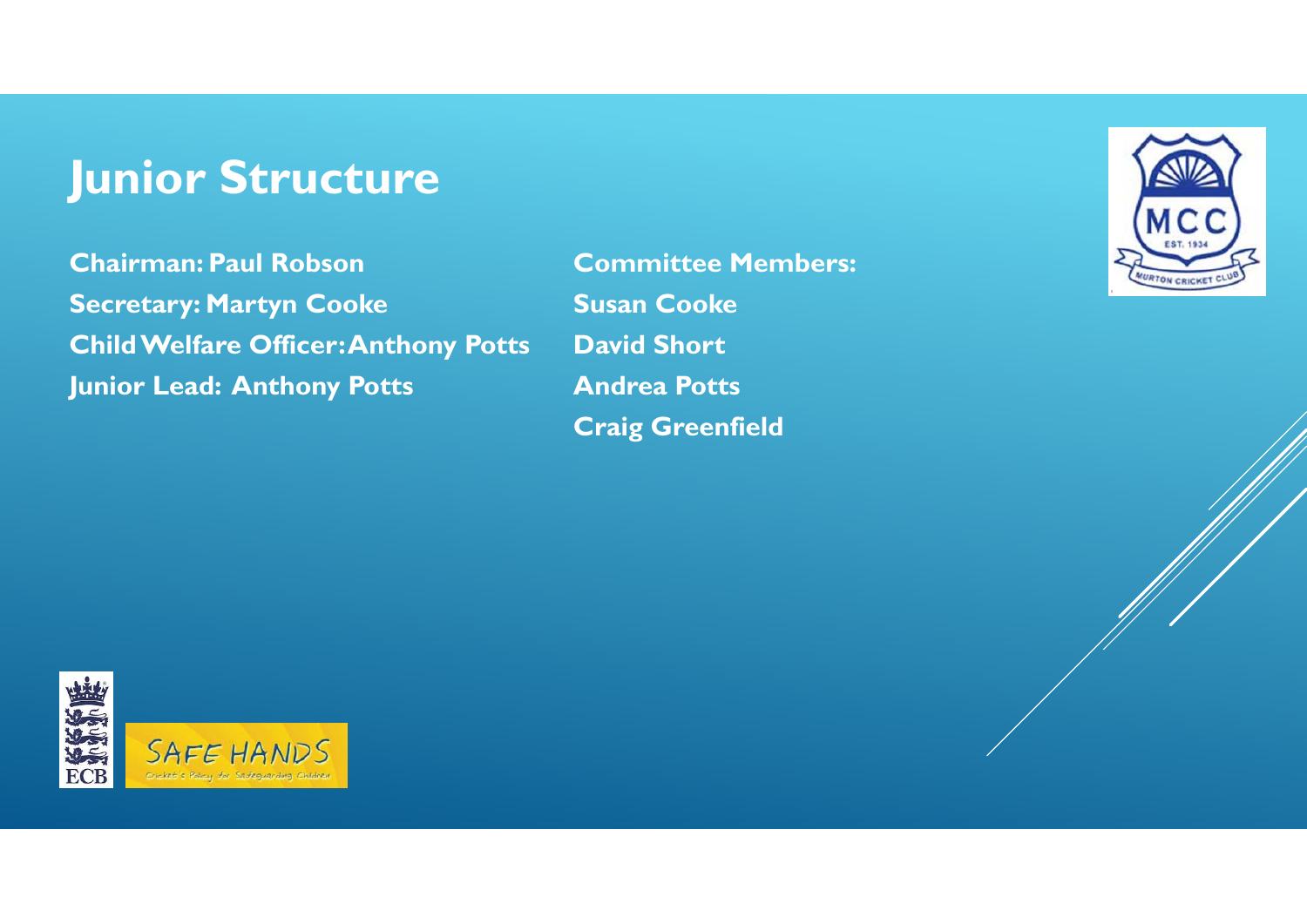### **Junior Structure**

#### **U11s**

**Coach: David Short CSW: Luke Robson Scorer: Ian Graham**

#### **U13s Coach: Anthony Potts CSW: Luke Robson Scorer: tbc**



**U15sCoach: Martyn Cooke CSW: Craig Greenfield Scorer: tbc**

**U18sCoach: PhumzileYiba (tbc) CSW: tbc Scorer: tbc**

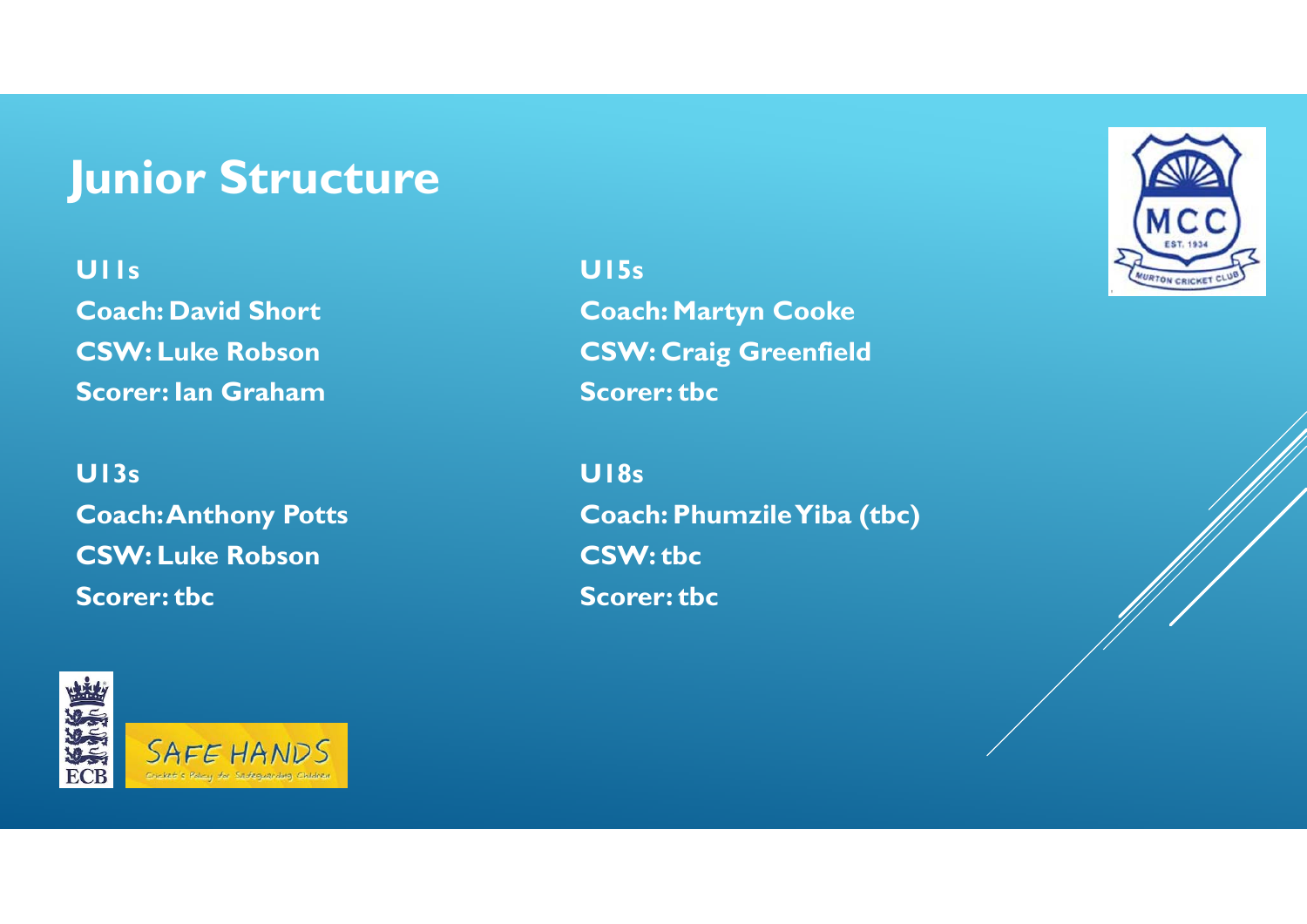### **Junior Structure**

**We Play in the Durham Cricket Board Junior League South East Division.**

#### **Usually Against Teams From:**

- **Castle Eden**
- **Horden**
- **South Hetton**
- **Seaham Park**
- **Seaham Harbour**
- **Ryhope**







- $\bullet$ **Easington**
- •**Peterlee**

**Competing in Regional Cup, Regional League & End of Season League Cup**

**Fixtures Expected At The End of March Anticipated Start of Season 24 April or 1 May –TBC on Issue of Fixtures**

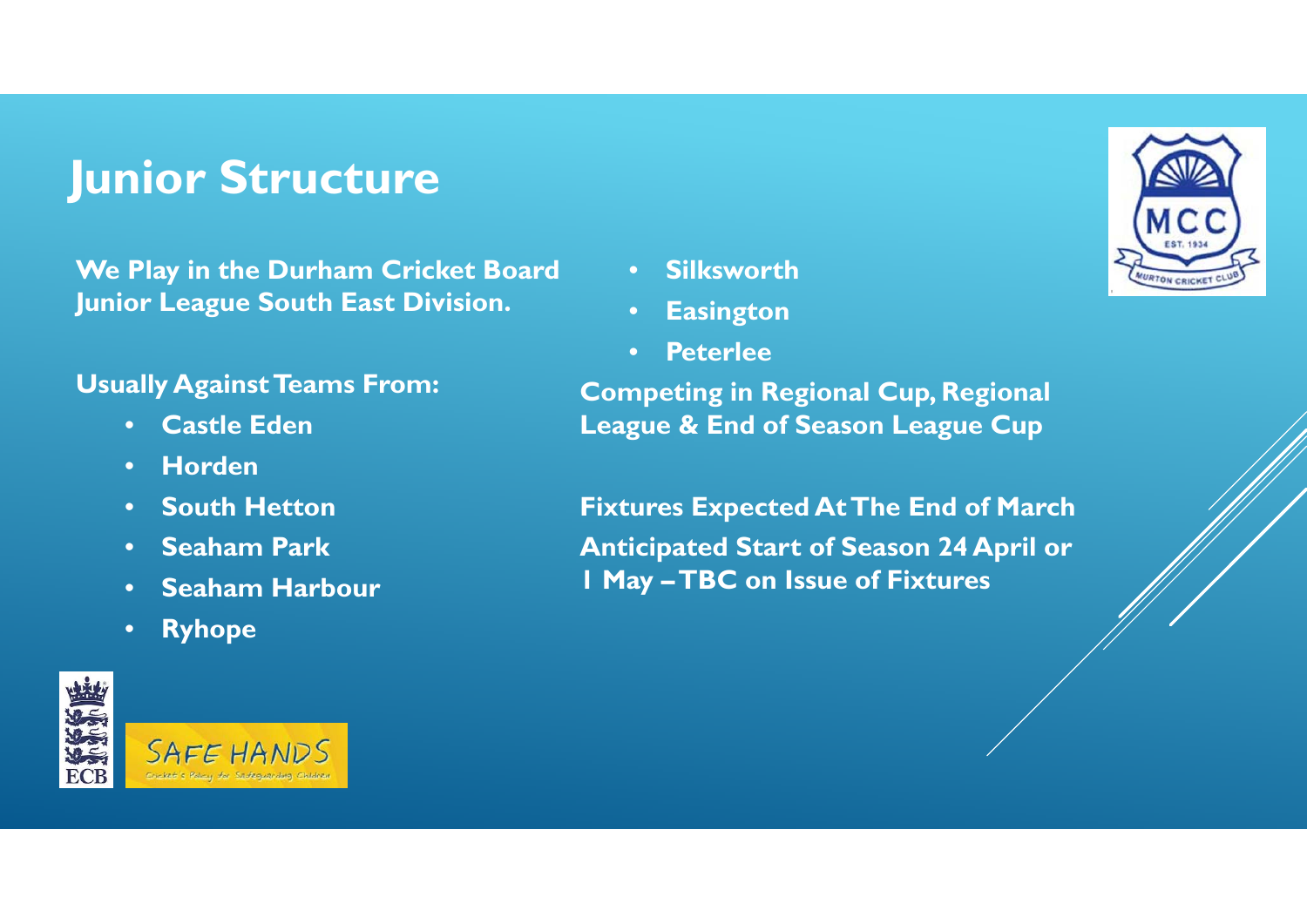### **U11s**

**16 Players Last Season Only 1 Team This Season**

**Games – Sunday Morning's @ 9:30am**

**8 Players Per Side Playing Pairs Cricket**

**Each Pair Bat 5 Overs, With Pairs Changing In The 5th, 10th And 15th Overs**

**Both Teams Start @ 200 Runs, Deduction Of 5 Runs For Each Wicket**

**Players Must Be Under 11 Years On 1st September 2015**

**Each Player Must Bowl 1 Over, Maximum Of 4 Overs (Except Wicket Keeper)**

**Each Wide & No Ball Counts As 2 Runs & Is Not Re-bowled Unless It Is The Last Over**





**The Winning Team Is The Side Who Scores The Must Runs After Deductions**

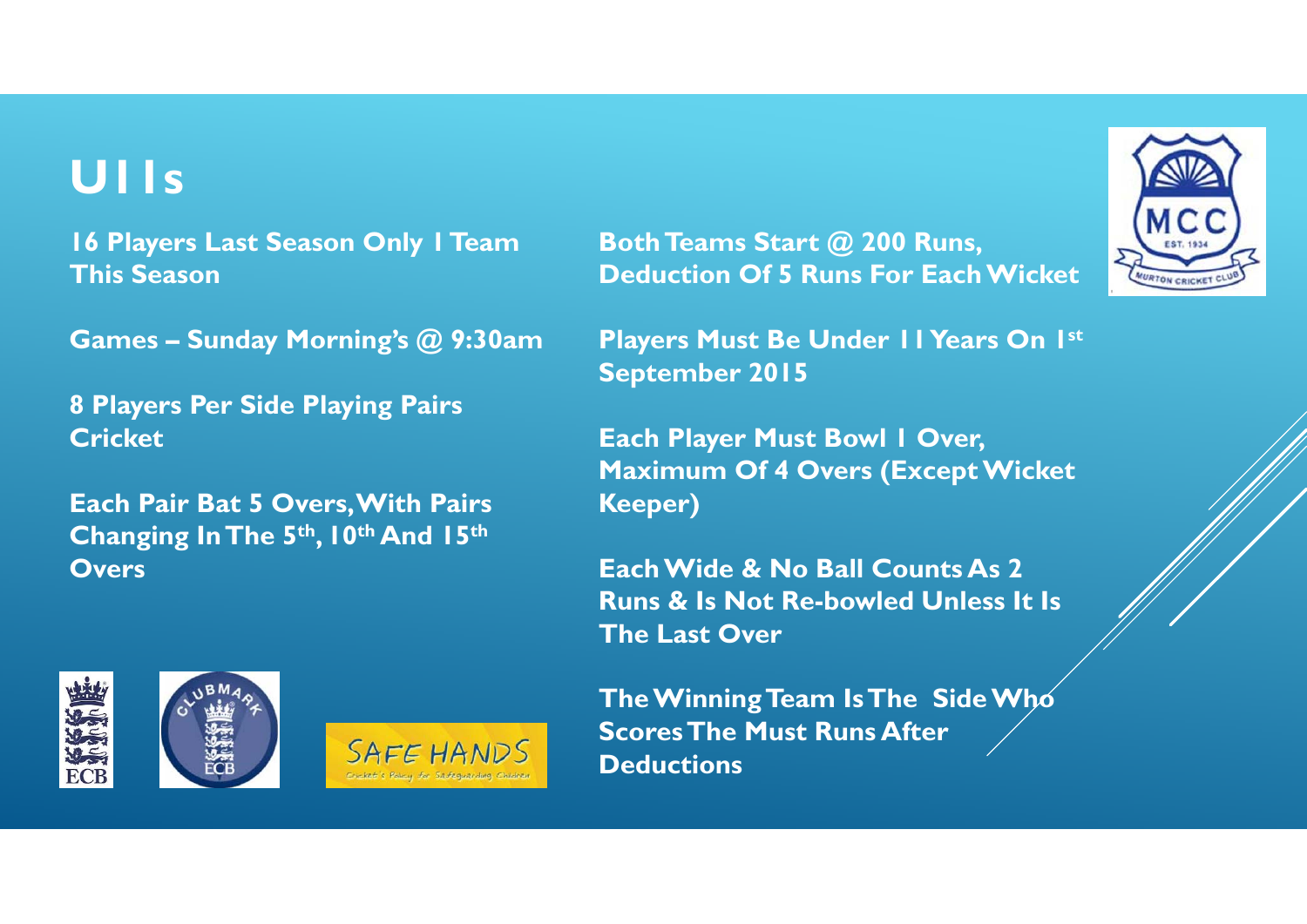### **U13s**

**Only 3 U13s, Lots of Opportunity for U11s to Play at a Higher Level**

**Games – Wednesday Evening's @ 6:00pm**

**11 Players Per Side Playing Traditional Cricket**

**Players Must Be Under 13 Years Old On 1st September 2015**

**A Minimum Of 7 Players Must Bowl, Maximum Of 3 Overs Each**

**Each Batsman Who Scores Or Passes 30 Must Retire Unless Their Retirement Would End The Innings Before The Agreed Overs Could Be Bowled**

**Each Wide & No Ball Counts As 1 Run And Is Re-bowled**

**The Wicket Keeper Can Not Be Changed And Can Not Bowl**

**The Winning Team Is The Side Who Scores The Must Runs**





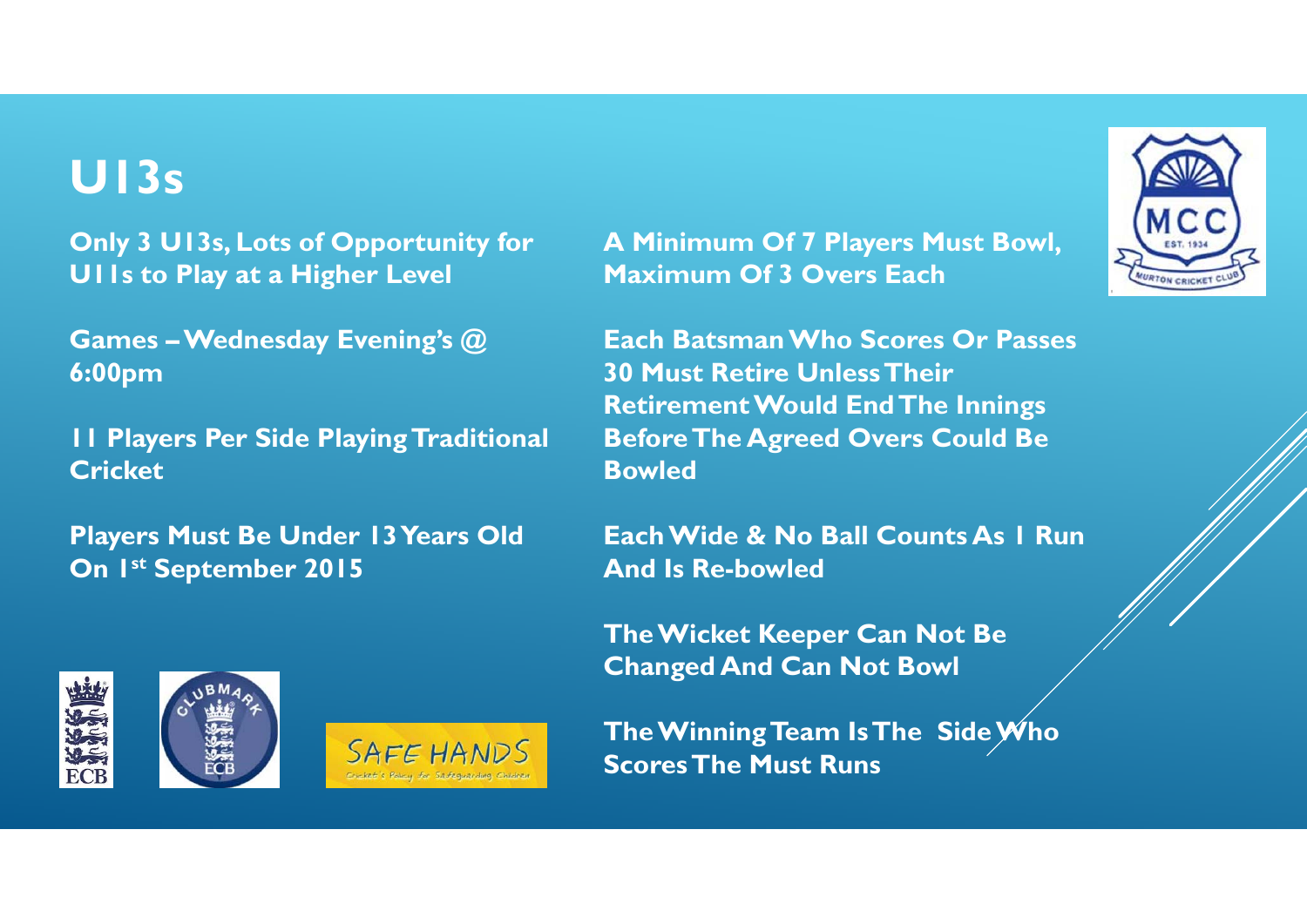### **U15s**

**14 U15s Competition For Places**

**Games – Monday Evening's @ 6:00pm**

**11 Players Per Side Playing Traditional Cricket**

**Players Must Be Under 15 Years Old On 1st September 2015**

**No Bowler Is Permitted To Bowl More Than 4 Overs Per Innings** 







**Each Batsman Who Scores Or Passes 50 Must Retire Unless Their Retirement Would End The Innings Before The Agreed Overs Could Be Bowled**

**Each Wide & No Ball Counts As 1 Run And Is Re-bowled**

**The Wicket Keeper Can Not Be Changed And Can Not Bowl**

**The Winning Team Is The Side Who Scores The Must Runs**

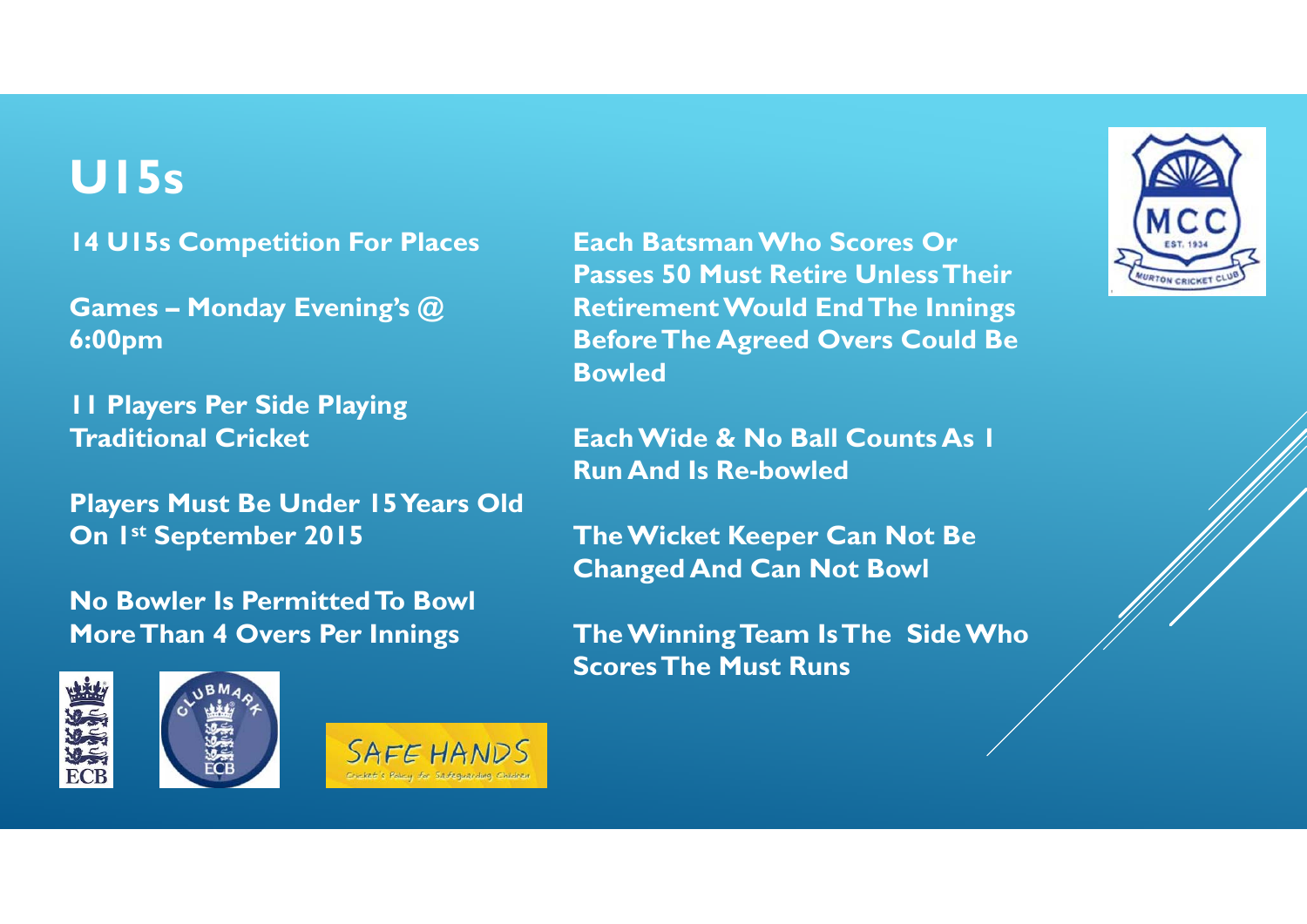### **U18s – New For 2016!**

**4-5 U18s Lots of Opportunities for U15s / U13s to Play at Higher Level**

**Games –Tuesday Evening's @ 6:00pm**

**11 Players Per Side Playing Traditional Cricket**

**Players Must Be Under 18 Years Old On 1st September 2015**

**No Bowler Is Permitted To Bowl More Than 4 Overs Per Innings** 







**Cricket Balls Should Be Orange Or Pink**

**No Batting Restrictions**

**League 20 Overs / Side, Cup 15 Overs / Side**

**Coloured Team Wear Desirable**

**Cup Rules: Front Foot No Ball = Free Hit Tighter Leg Side Wides Fielding Circles**

**Rest Of Rules As U15s**

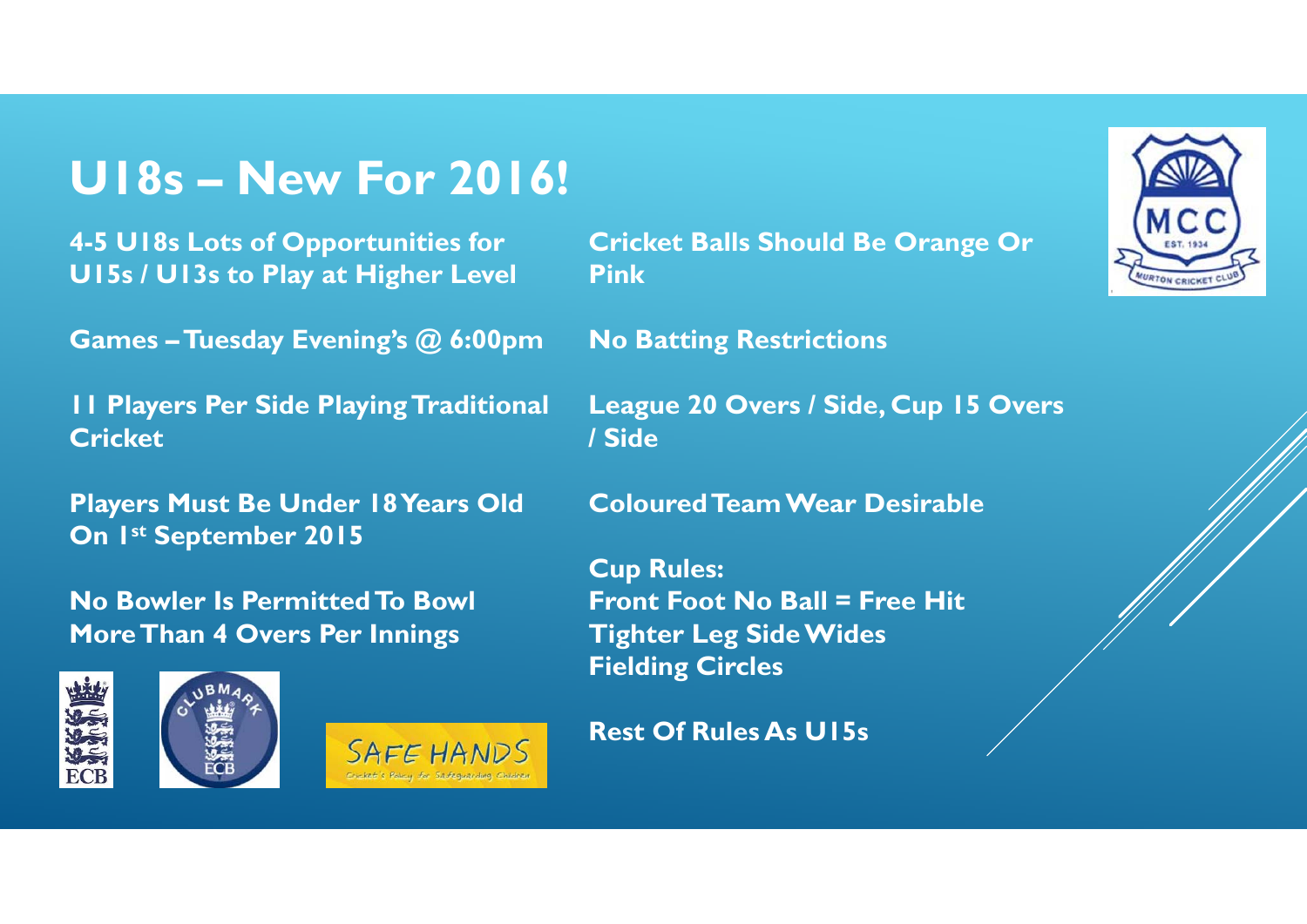## **Open Age Cricket**

**All U18s And U15s Are Eligible To Play In Open Age Cricket, If Selected By Senior Captains.**

**Juniors Can Only Play If Parent Has Signed An Open Age Cricket Registration Form And Form Is Issued To CWO**

**U13s Are Not Eligible To Play In Open Age Cricket Unless Signed Off By A Level 2 Coach And Parents Have Signed An Open Age Cricket** 

#### **Registration Form.**

**Juniors Should Not Use the Same Changing Room as Adult Players or Should Not Change with Adults Present & Vice Versa. If Unavoidable Parents Must Give Consent to Juniors Using the Same Changing Room as Adult's.**

**For Home Games Accessible Changing Area Available**







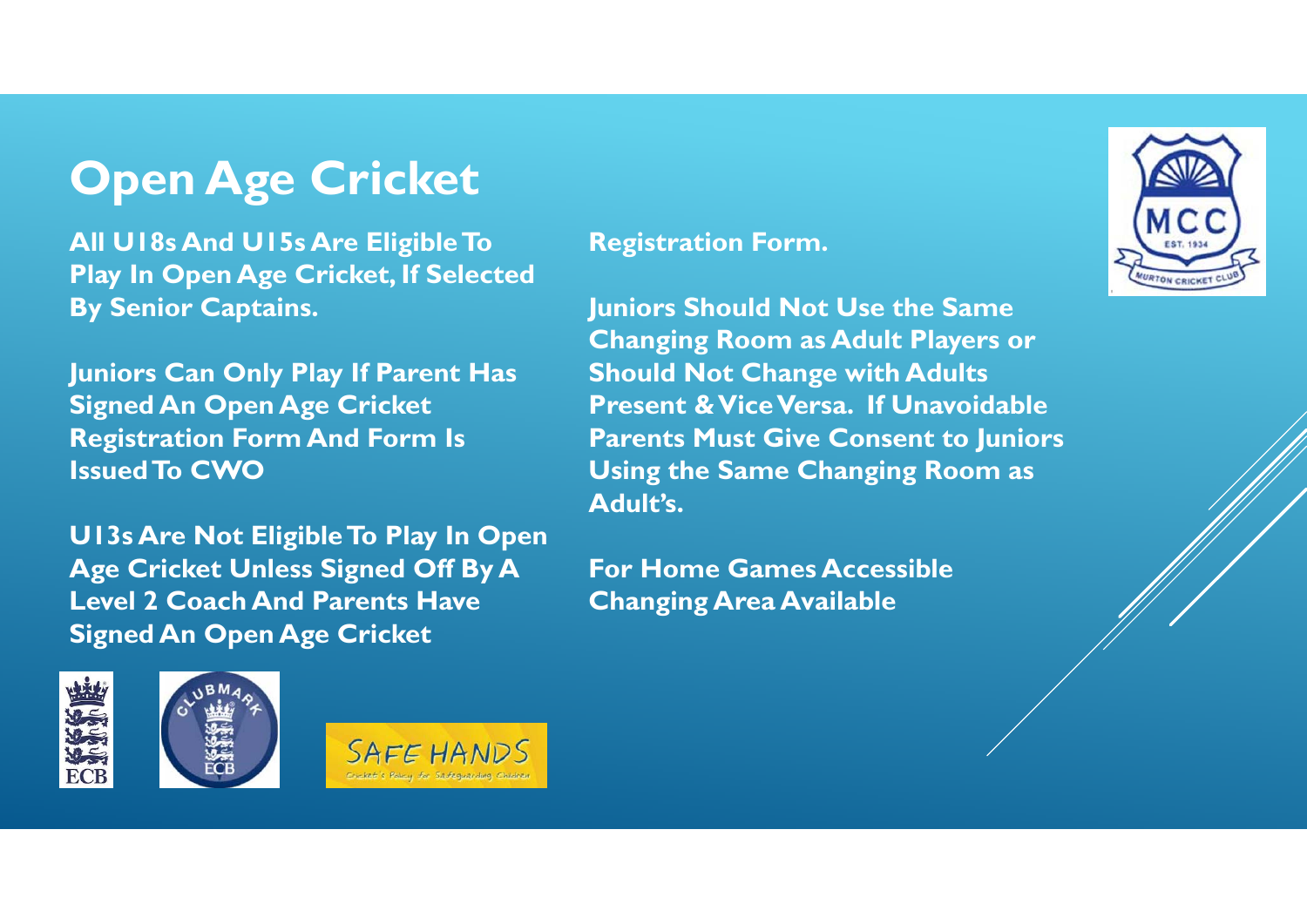## **Training**

#### **Winter Indoor Training**

- **Due To Introduction Of U18s Winter Training Now The Best And Most Important Sessions To Attend**
- **During The Summer There Is Potentially Games Every Night Of The Week**
- **Friday Evenings**
- **7-8pm – U11s**
- **8-9pm – U13s & U15s**
- **Wellfield Academy, Wingate**

#### **Senior Nets Session Sunday Morning's**

- **11am – 12 Noon – U18's**
- •**Durham CCC Emirates ICG**





- **Age Group Specific**
- **Around On Different Nights Each Week To Suit Junior And Senior Home Fixtures**
- **Some Weeks There May Be No Training Due To Matches**

#### **Hydration**

- $\mathbf{C}$  **Plenty Of Fluid Recommended, Essential To Player Development**
- •**More Core & Fitness Work**
- •**Water Or Squash Recommended**
- **Lucozade Or Fizzy Drinks Not Recommended**

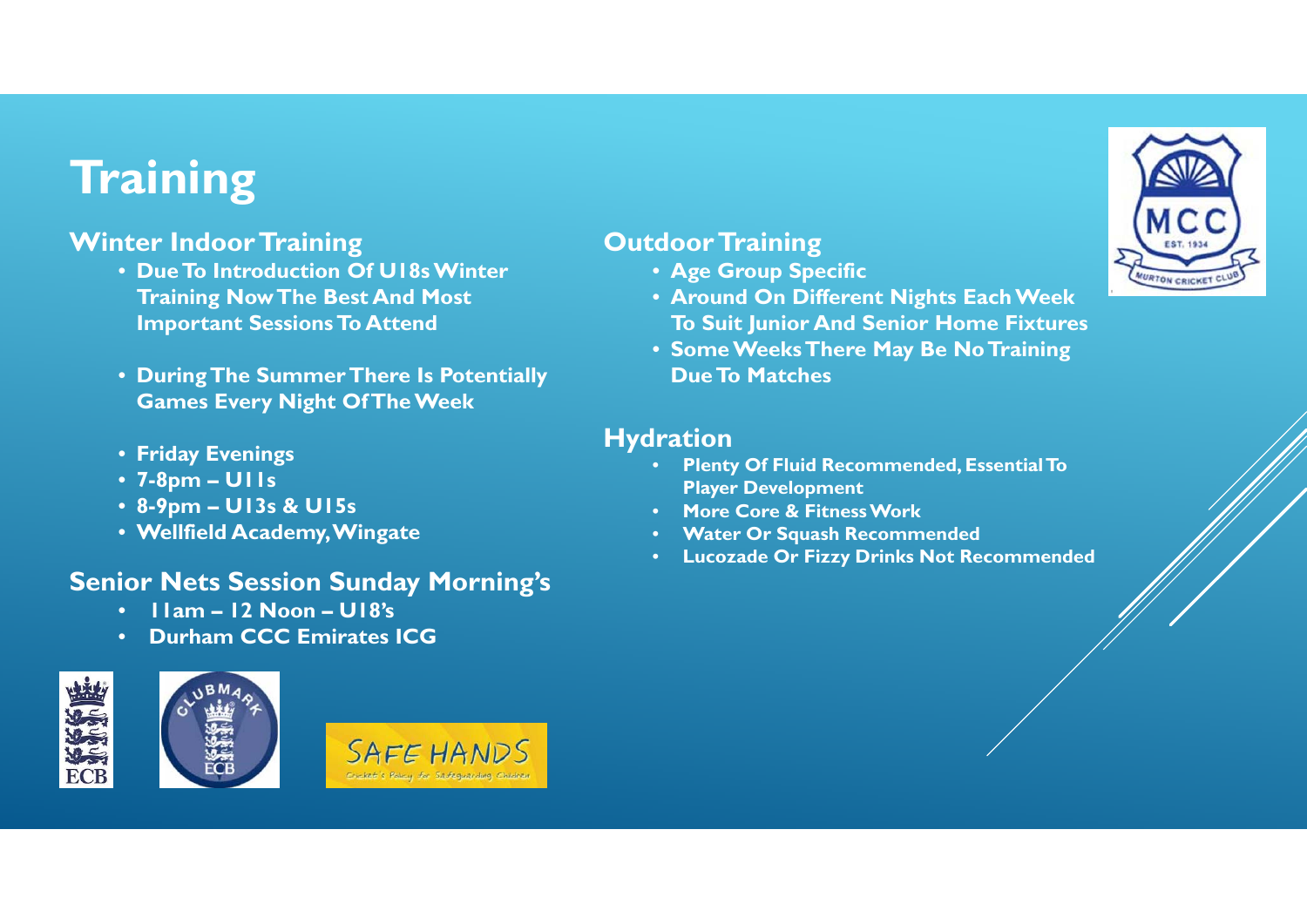## **Kit**

#### **Training**

- **Suitable Footwear With Heel And Ankle Support**
- **Coat / Jumper / T-shirt / Shorts / Tracksuit Bottoms / Cap**
- **Must Have Own Protective Box**

#### **Games**

- **Suitable Footwear With Heel And Ankle Support**
- **Playing Whites: Jumper, Shirt, Trousers & Cap**
- **Must Have Own Protective Box**







#### **Protective Equipment**

- **Club Has Helmets, Gloves, Pads, Bats**
- **Batting: All Players Must Wear A Helmet And A Box At All Times**
- **Wicket Keeping: All Players Must Wear A Helmet And A Box At All Times**

#### **Club Kit**

- **Can Be Purchased From Just Sport In Newcastle Or Via Their Website**
- **Purchase Not Mandatory**
- **Full Details At www.murtoncc.co.uk**



URTON CRICKET CLU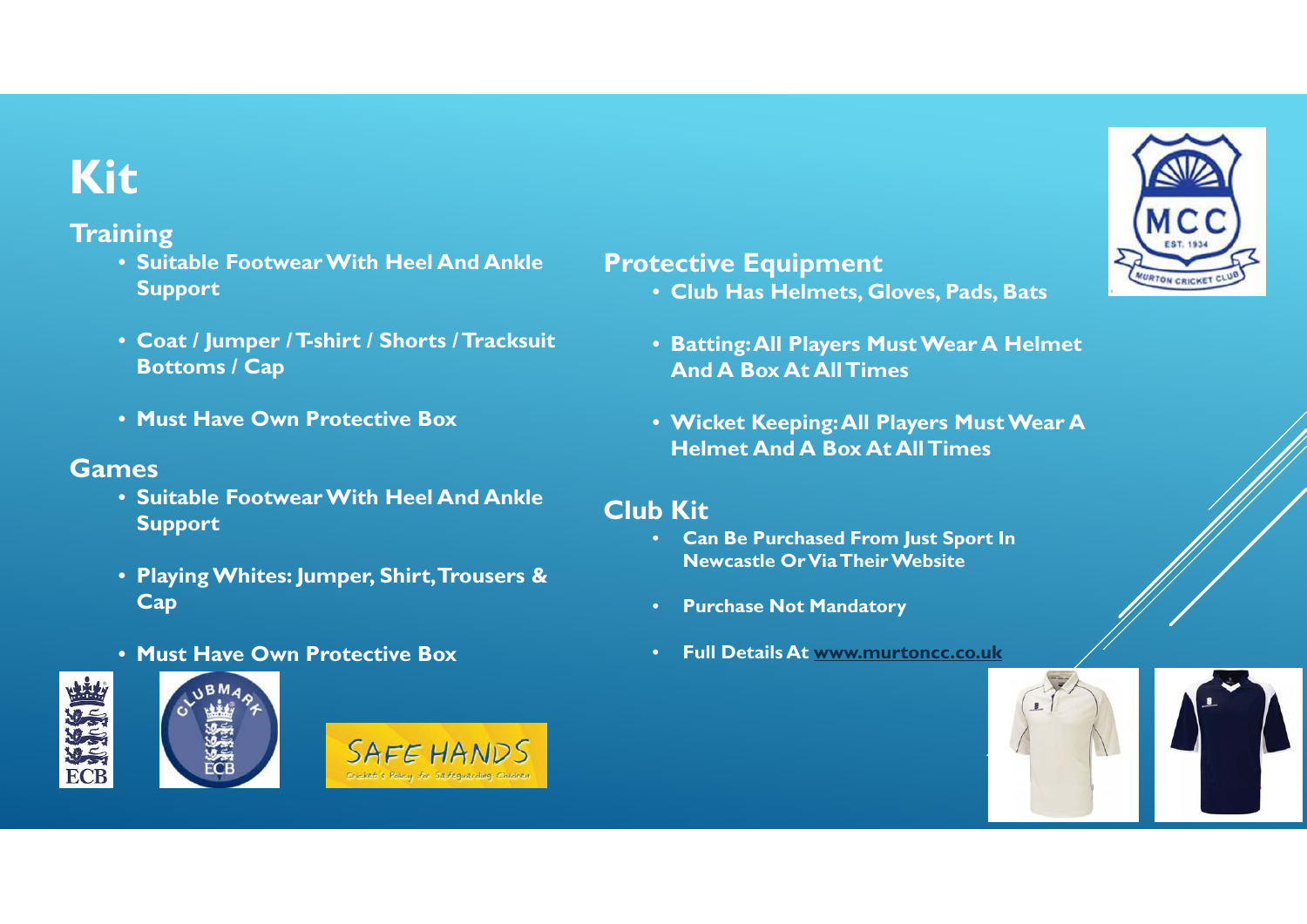## **Code of Conduct**

#### **New Players Code of Conduct – Coming Soon, which all players must sign before playing.**

- Junior members must refrain from unruly behaviour.
- Junior members must not swear or be abusive to others.
- Don't drop litter at our ground or anyone else's ground.
- Help the coaches with the equipment before training sessions, matches or events.
- Help the coaches to clear the equipment away after training sessions, matches or events.
- Always positively encourage team mates.
- Be punctual for training sessions, matches or events.
- Always treat girls as equals.
- • Always listen to coaches, team managers and umpires.
- •Respect other clubs officials, players and supporters.
- •Want game time? Then regularly attend training sessions.





#### **New Club Members, Guest and Parents Code of Conduct – Coming Soon**

- •Remember Children Play for Fun
- • Actively discourage unfair play, rule violations and arguing with match officials
- •Recognise good performance not just match results
- • Place the well-being and safety of Young People above the development of performance
- Let he Coach Do Their Job & Don't Confuse the Players By Telling Them What To Do
- Support Positively & Offer Players Encouragement Not **Criticism**
- • Never Engage In or Tolerate Offensive, Insulting, Abusive Language or Behaviour.

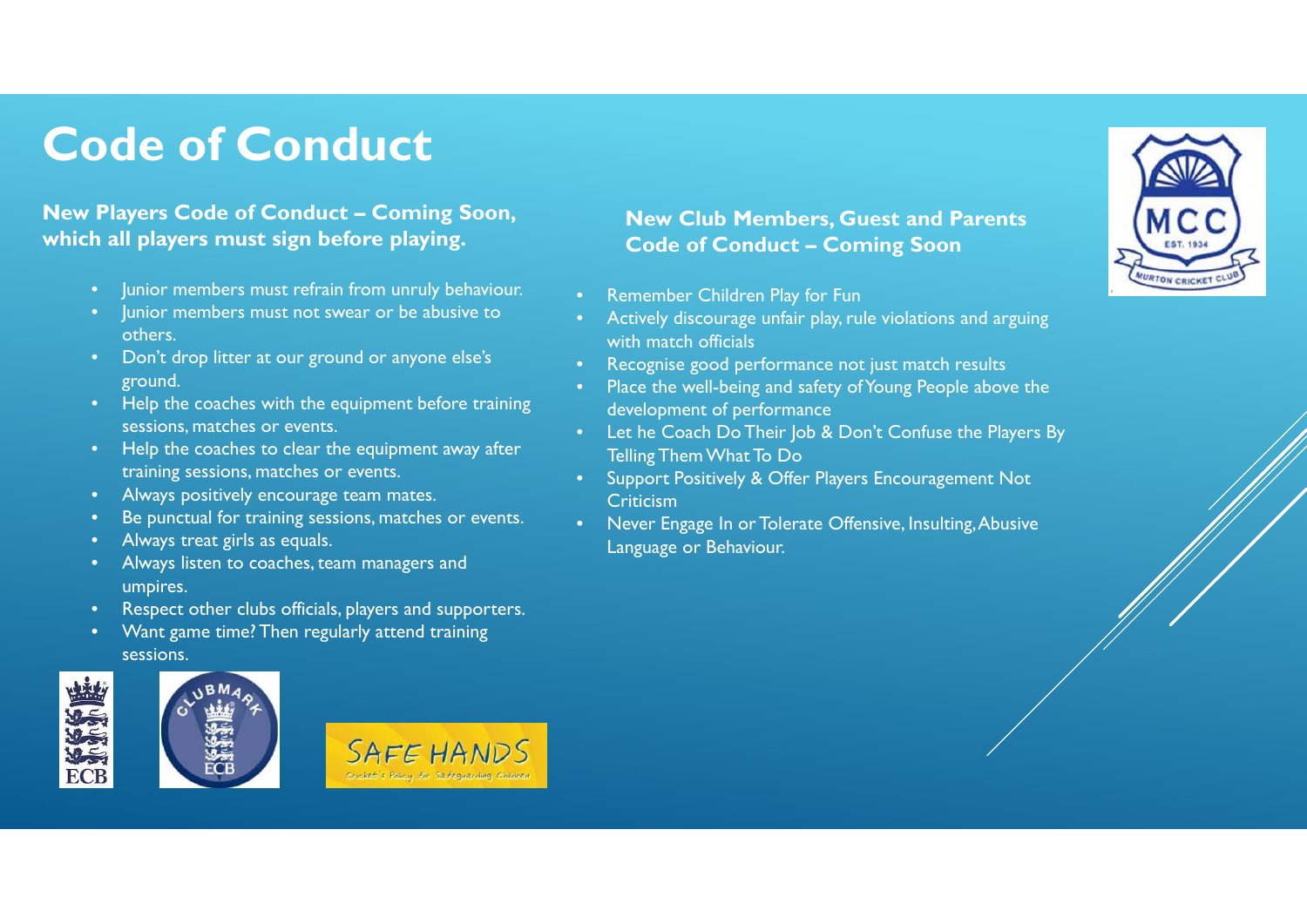## **Communication**

#### **Facebook**



**Murton Cricket Academy** *All things Juniors*

**Murton Cricket Club***All things Seniors*

- **Fixtures**
- **Team Selections**
- **News**
- •**Updates**
- •**Cancellations**
- **Coaching Tips**
- **Social Events**





#### **Team App** *\*Coming Soon*



**Murton Cricket Academy** *All things Juniors*



- **Fixtures**
- •**Team Selections**
- •**News**
- $\bullet$ **Updates**
- •**Cancellations**
- **Coaching Tips**
- **Social Events**

#### **Plan to Reduce Communication by Text**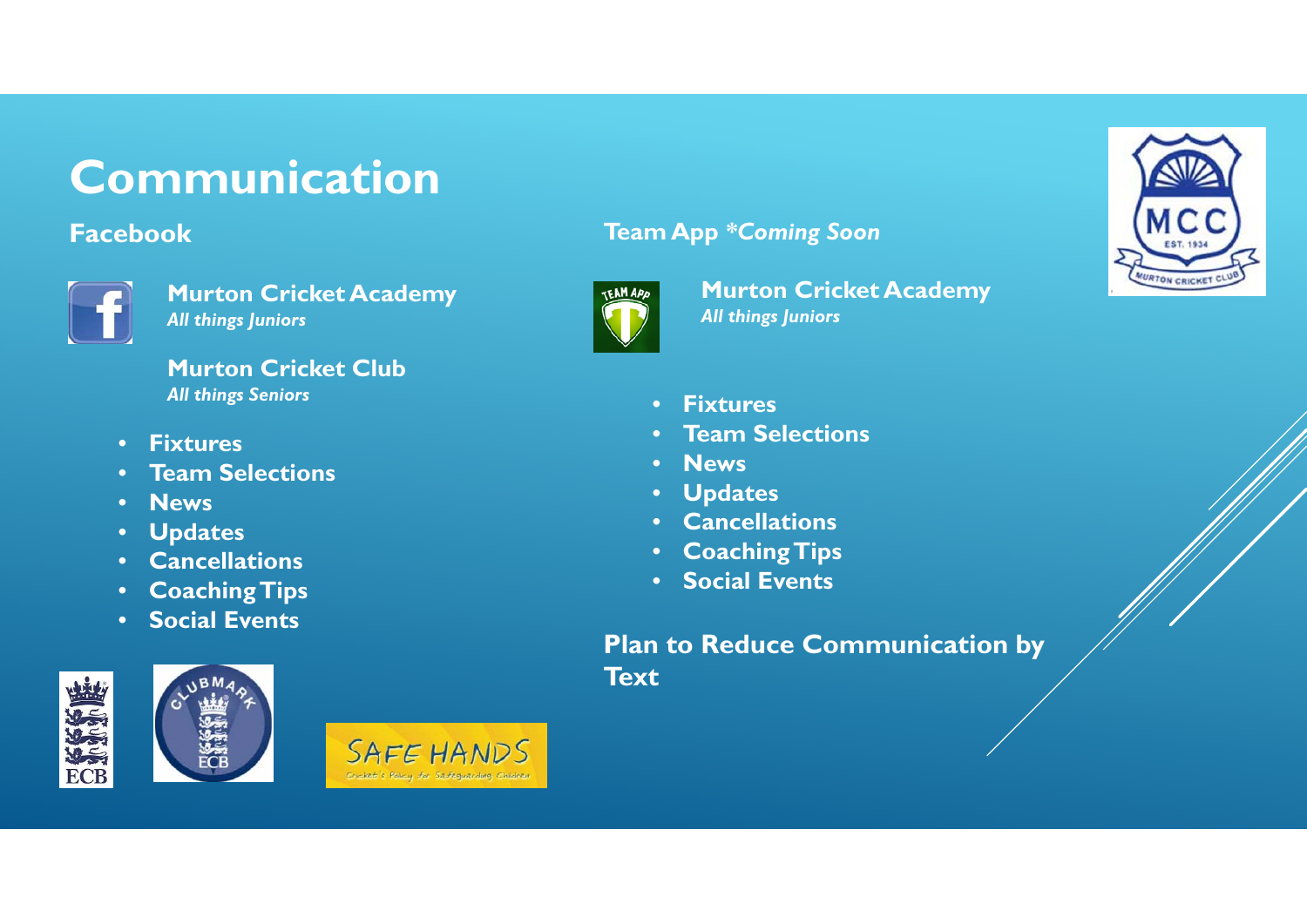## **Volunteering**

#### **Scorers**

- **We Are Always Looking For New Scorers**
- **To Be Embedded Into The Development Of U15s And U18s**
- **Could Be Sponsored Through Course At Emirates ICG On 21 February 2016**

#### **Tuck Shop**

- **We Are Looking For Help In The Tuck Shop**
- **Essential To Raising Funds For Player Development And Maintaining The Club**
- **Will Be Sponsored For A Food Hygiene Course**

#### **Coach Support Workers**

- **Ideally U18s Looking To Expand Their Development Within The Game**
- **Parent Looking To Coach**
- **Could Be Sponsored Through A One Day Course In The Future**

#### **Female Coach**

- **As A Club We Are Looking At Attracting Female Players**
- **As Soon As We Have A Female Player We Need A Female Coach**
- **Attendance At Training Sessions Essential**
- •**Support For Future Coaching Development**

#### **Child Welfare Assistant**

- • **Female Required To Support Club Child Welfare Officer**
- •**To Support Development Of Female Players**





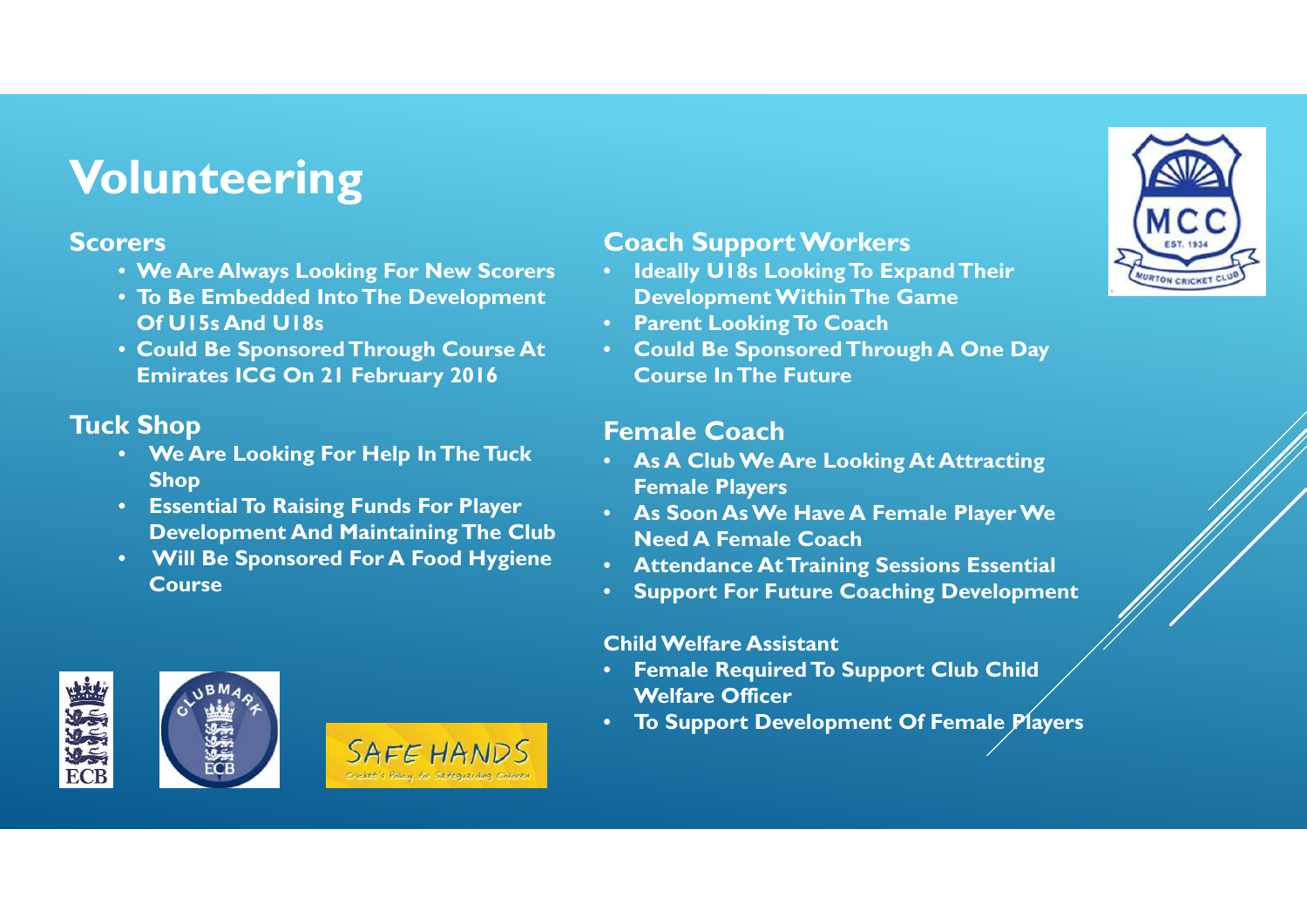#### **Social Any Suggestions or Ideas?**

**Casino Night (Participating Over 18s Only)**

- **Dalton Park Inn**
- **Saturday 27th February 2016**
- **£4 / Ticket**

**Chinese Night**

**End of Season BBQ**

**Karaoke Night**

**Race Night**

**Halloween Party**







**Single Wicket Competition**

**Parents v Kids Game**

**End Of Season Presentation Night**

**Potential Trip To Emirates Icg For Twenty20 Game**

**General Knowledge Quiz – Every Thursday In The Club Around 9pm**

**Football Predictor (Participation Over 18s) £1 Every Thursday Or Friday Throughout The Season In The Club**

**Letter Draw Every Friday In The Club** 

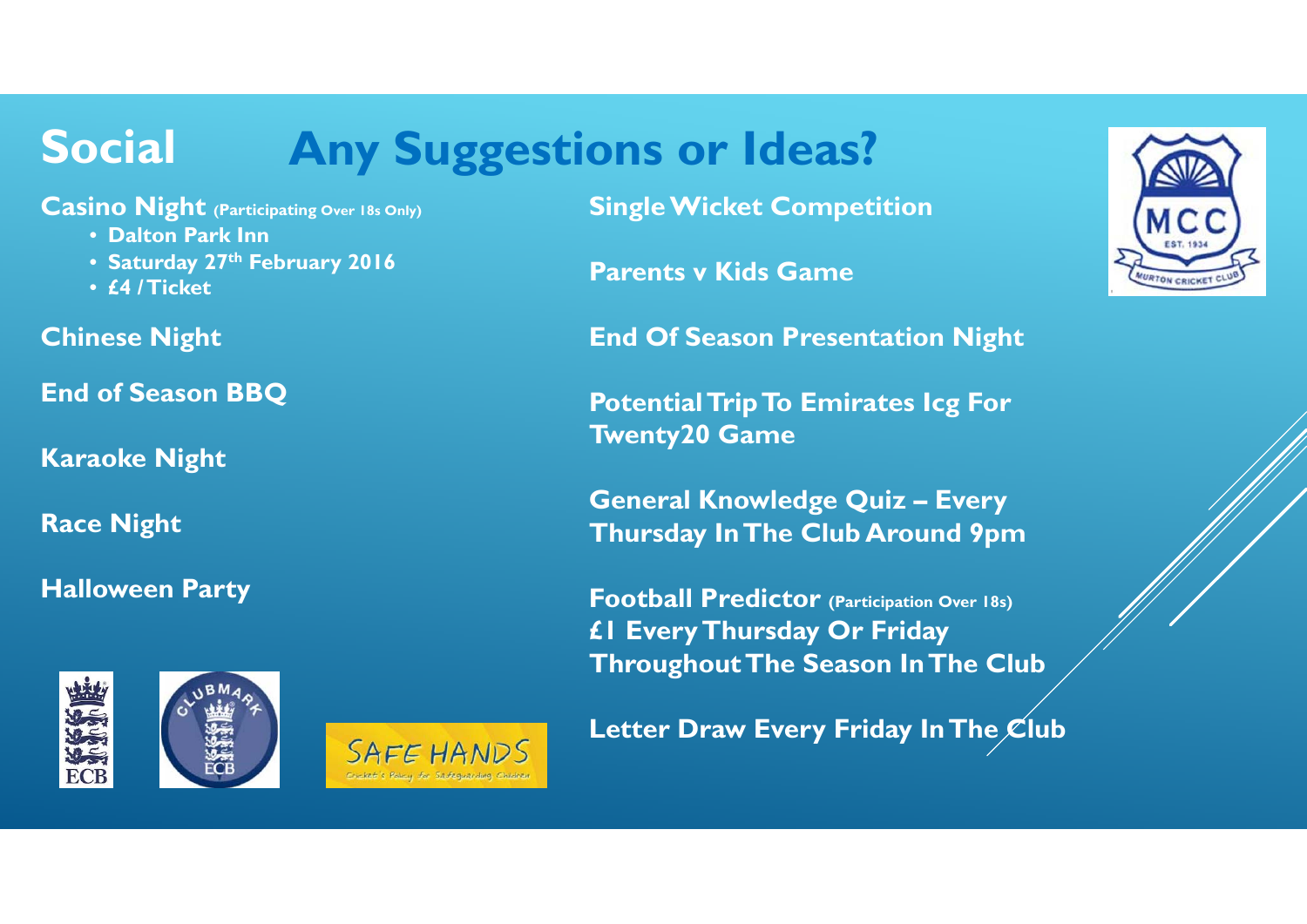## **Club Development**

•**Obtain Clubmark Accreditation**

> **By Registering To Work Towards ECB Clubmark, The Club Is Prioritising Junior Development, Creating A Benchmark For A High Quality Community Cricket Club**

•**ECB Qualified Coaches**

> **The Club Currently Has 3 Coaches Working Towards Achieving Their Level 2 Child Or YPA ECB Pathway Coaching Course. Helps Us To Improve Junior Development**

**Player Development Squads**

**Invite Only Sessions For Individuals Who Have Potential For Accelerated Development**

• **Player Reviews**

**Looking At Holding Player Reviews to Promote Self Development**

• **Girls Squad**

**We Are Currently Working With The CDSP To Develop A Girls Satellite Squad And To Forge Links With Local Schools**

• **U18s**

**Coloured Kit and Coloured Balls Required**

• **Sponsorship Opportunities**

**Interested or Know a Business Interested? Get in Touch?**